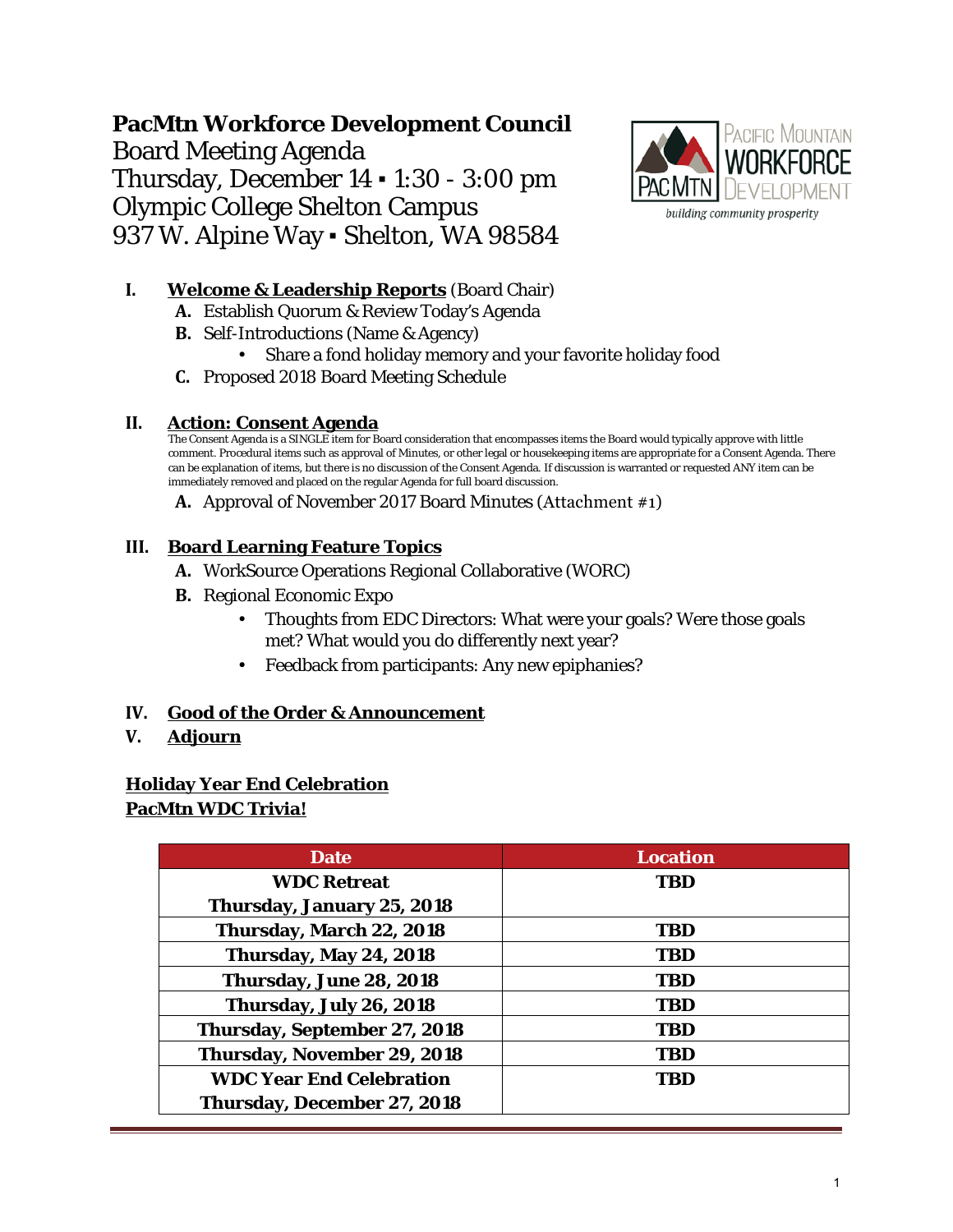| , 20 U WAULINGA U<br><b>Name</b> | <b>Business/Organization</b>                            | <b>Representation</b>                                            |
|----------------------------------|---------------------------------------------------------|------------------------------------------------------------------|
| <b>Duane Evans</b><br>1.         | Port Blakely U.S. Forestry                              | <b>Business: Wood Products</b><br>Manufacturing                  |
| 2.<br>Jim Larson                 | Morningside                                             | <b>CBO/Serves Disabled</b><br><b>Populations</b>                 |
| 3.<br>Peter Lahmann              | <b>NW Laborers Employment Training</b><br><b>Trust</b>  | Labor - Apprenticeship                                           |
| 4.<br>Alissa Shay                | Port of Grays Harbor                                    | <b>Business: Logistics Cross</b><br><b>Sector</b>                |
| 5.<br>Dru Garson                 | <b>Greater Grays Harbor</b>                             | <b>Business: Economic</b><br>Development                         |
| 6.<br><b>Derek Epps</b>          | <b>Seattle Shellfish</b>                                | <b>Business:</b><br>Aquaculture/Food<br>Production               |
| 7.<br><b>Jacqueline Earley</b>   | <b>Sierra Pacific</b>                                   | <b>Business: Wood Products</b><br>Manufacturing                  |
| <b>Steve Rogers</b><br>8.        | Pacific County Historical Society &<br><b>Museum</b>    | <b>Business: Tourism &amp;</b><br>Recreation                     |
| 9.<br><b>Jim Sayce</b>           | <b>Pacific County EDC</b>                               | <b>Business: Economic</b><br>Development                         |
| 10. Michael Cade                 | <b>Thurston County EDC</b>                              | <b>Business: Economic</b><br>Development                         |
| 11. David Schaffert              | <b>Thurston County Chamber</b>                          | <b>Business: Private Sector</b><br>Enterprise                    |
| 12. Anne Goranson                | <b>Employment Security Dept.</b>                        | <b>Wagner-Peyser</b><br><b>Employment Service</b>                |
| 13. Kairie Pierce                | <b>WA State Labor Council</b>                           | Labor Organization                                               |
| 14. Cheryl Heywood               | <b>Timberland Regional Library</b>                      | <b>CBO/Serves All</b><br><b>Populations</b>                      |
| 15. Dr. Jim Minkler              | <b>Grays Harbor College</b>                             | <b>Post-Secondary Higher</b><br>Education                        |
| 16. Mike Hickman                 | <b>Educational School District #113</b>                 | K-12 Education                                                   |
| 17. Bob Guenther                 | Thurston, Lewis, Mason Counties<br><b>Labor Council</b> | <b>Organized Labor</b>                                           |
| 18. Paul Vertrees                | DSHS/DVR                                                | <b>Vocational Rehab</b>                                          |
| 19. Jason Reed                   | <b>DSHS/Community Services</b>                          | <b>TANF-DSHS</b>                                                 |
| 20. Dawn Murphy                  | <b>South Puget Sound Community College</b>              | <b>Basic Education</b><br><b>Acquisition (BedA):</b><br>Regional |
| 21. Bob Hitt                     | <b>Toad Hall Cranberry Farms</b>                        | <b>Business: Food</b><br>Production                              |
| 22. Winfried Danke               | <b>CHOICE Regional Health Network</b>                   | <b>Business: Life Sciences</b>                                   |
| 23. Vacant                       |                                                         | <b>Business: Lewis County</b>                                    |
| 24. Vacant                       |                                                         | <b>Business: Lewis County</b>                                    |
| 25. Vacant                       |                                                         | <b>Business: Grays Harbor</b><br>County                          |
| 26. Vacant                       |                                                         | <b>Business: Mason County</b>                                    |

### 2017 **– 2018 WDC Members**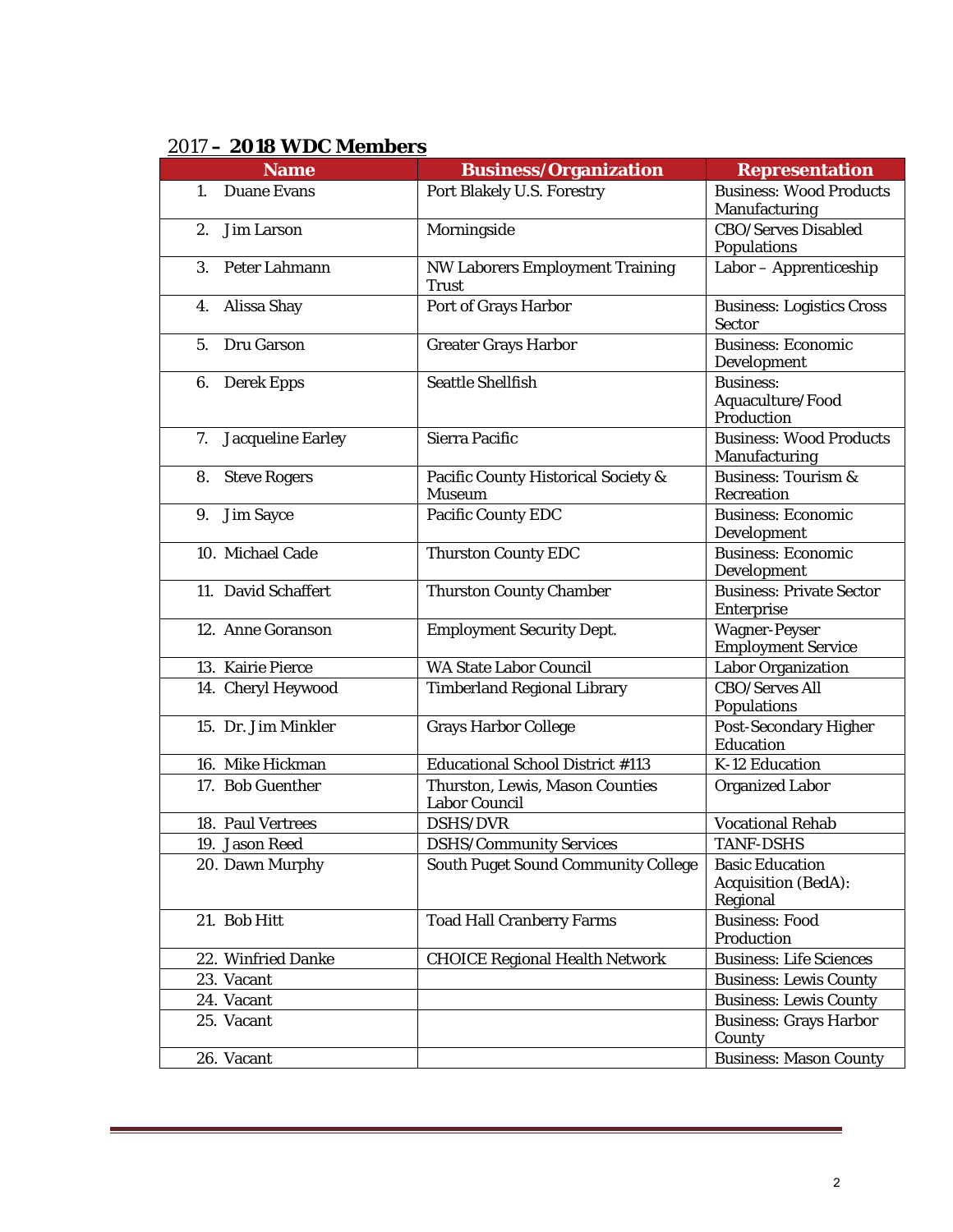# **PacMtn Workforce Development Council**

WDC Meeting Minutes Thursday, November 30, 2017 ▪ 1:30 – 4:00 pm WorkSource Thurston – John Loyle Room



**Board Member Attendees:** Duane Evans, Jim Larson, Peter Lahmann, Dru Garson, Derek Epps, Jacqueline Earley, Steve Rogers, Michael Cade, David Schaffert, Anne Goranson, Cheryl Heywood, Mike Hickman, Paul Vertrees, Jason Reed, Dawn Murphy, Bob Hitt, Winfried Danke **Attending by Phone:** Kairie Pierce, Jim Sayce

**Absent:** Bob Guenther, Dr. Jim Minkler

**Staff:** Cheryl Fambles, Bridget Lockling, Corinne Daffern, Sean Murphy, Vanessa Wasman **Guests:** Steve Perry, WORC WorkSource System Manager

### **I. Welcome & Leadership Reports**

- **A.** The meeting was called to order at 1:31 pm and quorum was established. The agenda was reviewed and no changes were made.
- **B.** Board Chair Report Duane Evans began his report by welcoming new EFC Member Derek Epps of Seattle Shellfish to the Executive Finance Committee. He also reported on his attendance at the WWA conference saying that PacMtn was well represented and that he and others who attended learned a great deal. He mentioned PacMtn's staff award winners for the Performance Excellence and Achievement that acknowledges PacMtn is making the organization a great place to work. He concluded his report by reminding members of the December 7 Regional Expo and to sign up with Vanessa if they'd like to attend and sit at the PacMtn table.

**C.** CEO Report – Cheryl gave her report that included various topics such as the Pathways to Prosperity Conference, program successes and PacMtn health care costs. Her full CEO report can be found on ou[r website.](http://www.pacmtn.org/wp-content/uploads/CEO-Report-November-2017-Final-2.pdf)

## **II. Consent Agenda**

**A.** Approval of September 2017 Board Minutes

*Jim Larson motioned to approve the Consent Agenda, seconded by Anne Goranson.*  **Motion carries.**

## **III. Committee & Task Force Updates**

- **A.** One Stop Committee Cheryl Fambles reported that this committee hasn't met recently and that a large amount of staff work related to Infrastructure Funding and development of Quality Initiatives for those WorkSource seeking certification. The next meeting will be in January where progress in those areas will be reported upon.
- **B.** Youth and Specialized Populations David Schaffert said during the last meeting the group heard presentations on how to better leverage workforce opportunities around the region and amongst Committee Members. The group also plans to revisit the Committee Charter in order to update it and to ensure alignment with current initiatives and larger goals and objectives.
- **C.** Industry Sector Sean Murphy gave a brief presentation describing the history of the group and the originating members. He mentioned the stepping down of Chair Lynn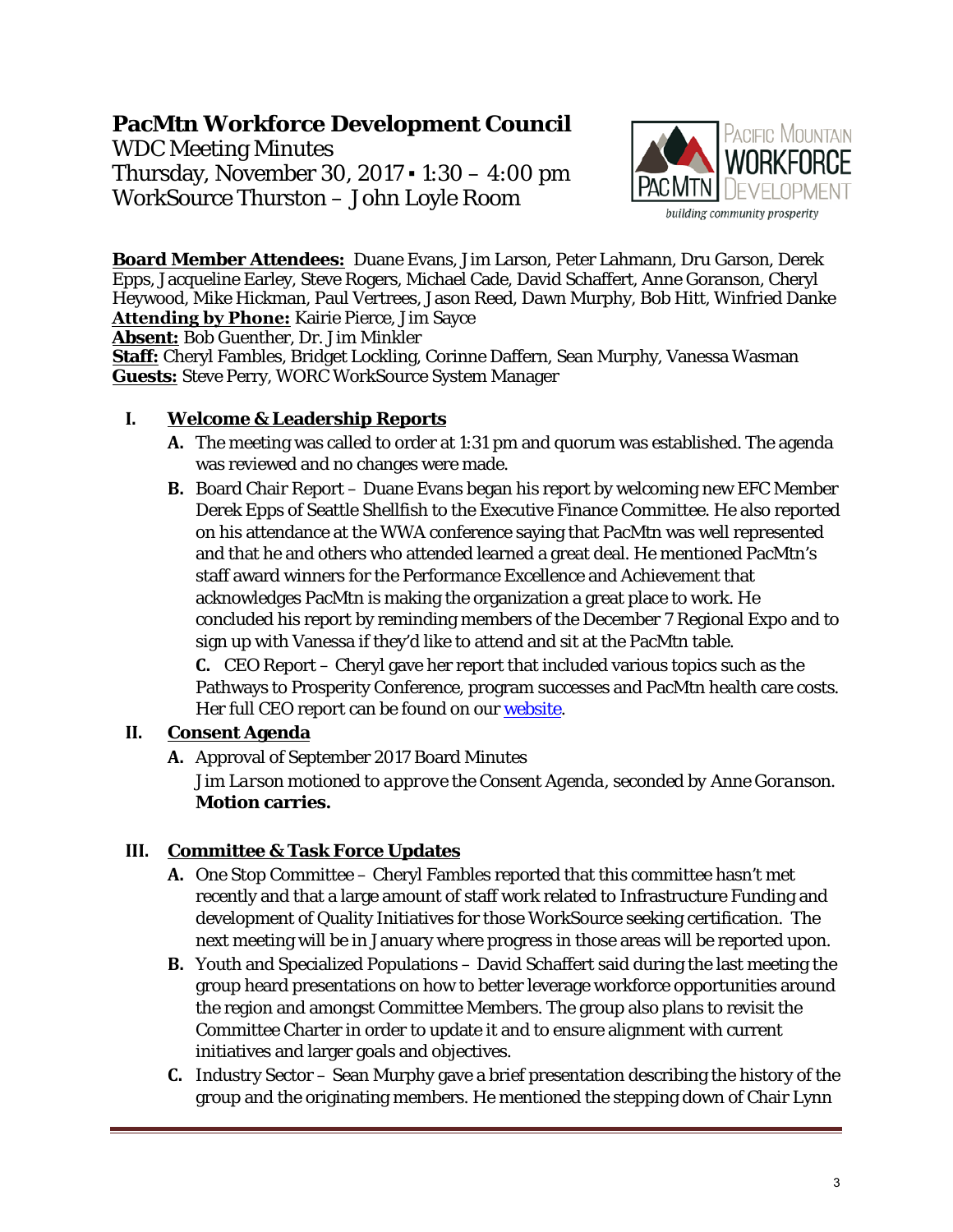Longan and that without a chair replacement and concern over meeting overload, the Task Force struggled to meet. After discussion with Duane and review by the Executive Finance Committee the recommendation is to continue this Taskforce's work with a new format that sets aside a formal committee structure and instead creates focused opportunities for business member engagement. The work could be supported by a third party facilitator, and focus on matters related to regional workforce planning and data of interest to the broader business community. The core group would be made up of economic based organizations on and off the WDC Board including Economic Development Agencies, Chambers of Commerce, Ports, College Workforce Deans and interested employers. The group would meet at least twice per year with a maximum of four times per year. This work is in addition to the specific industry employer roundtable discussions that will drive specific project activities.

### **IV. Action Items & Strategic Discussions**

- **A.** Action: Motion to Approve Adoption of Final PY17 Budget: Bridget Lockling presented this item. She updated revenue to include new and revised grants and final carry in increasing the Final Budget by over \$500,000. Responding to a question she described unrestricted fund account and under what conditions it is used for program budgets that do not fully cover costs or for costs that are not eligible under the specific grant. . The Do Pass recommendation from the Executive Finance Committee and the Elected Official Consortium was also shared with the Board. *Jim Larson motioned to approve PY17 Final Budget, seconded by Mike Hickman.* **Motion carries.**
- **B.** Discussion: American Job Centers (AJC) Certification Corinne Daffern described the application process, timelines and the three levels of certification. She said that each of the 7 applications had been Provisionally Certified by the Executive Finance Committee based upon recommendation by the Review Committee. Each site is now planning its quality initiatives to submit for full certification. In addition to the overall quality enhancements required by WIOA and initiated by the partners the approved applications expand resident access to workforce services. The overall increase in that access is from 7 sites to 34 sites, now including the 27 sites of the Timberland Regioanl Library system.
- **C.** Discussion: WorkSource Memorandum of Understanding & Infrastructure Funding Agreement (IFA) – Corinne Daffern referenced the staff report and described the process and progress of the IFA. It remains uncertain if the IFA will be complete and signed by all required partners by the imposed US DOL timeline of December 31st.
- **D.** Discussion: Review of Year End Celebration and January 2018 Retreat Members are invited to the December meeting where the content will be light and time is set aside for networking and casual reflection. The location was still being determined for the January 2018 Retreat. Members were encouraged to RSVP to both meetings and to acknowledge if accommodations were needed for the January meeting.
- **V. Board Learning Feature Topic WorkSource Operations Regional Collaborative (WORC) and WorkSource Thurston Tour.** David Schaffert and Anne Goranson, members of the WORC provided some background on the development